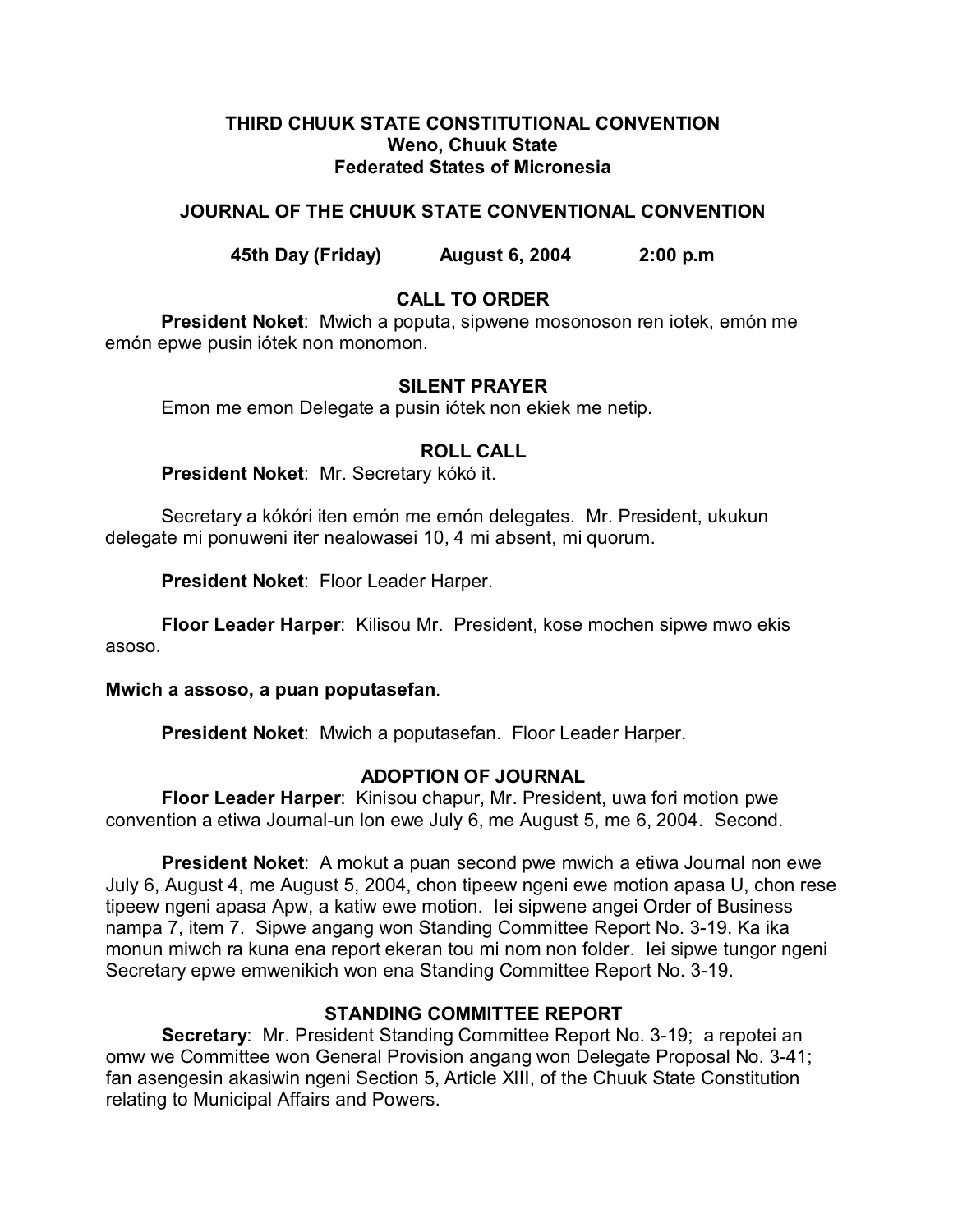**President Noket**: Floor Leader Harper.

**Floor Leader Harper**: Kilisou chapur Mr. President, uwa fori motion pwe mwichenap a etiwa Standing Committee Report No. 3-19; Second.

**President Noket**: A mókut a puan second pwe mwich a etiwa Committee Report No. 3-19; iei fansoun discussion won enan Committee Report, ika mi wor. Floor Leader Harper.

**Floor Leader Harper**: Kilisou Mr. President, kose mochen ngang upwe tungor pwe upwe mwo addressni ekkoch ai kapas eis won ei proposal. Sipwe mwo asoso.

## **Mwich a asoso, a puan popusefanita**.

**President Noket**: Mwich a poputasefan, iei kich mi nomw won Committee Report - Standing Committee Report No. 3-19; soposopono poraus, Floor Leader Harper.

**Floor Leader Harper**: Kilisou chapur Mr. President, a fatafat ngeniei ai kewe osukosuk lon ewe fansoun asoso, ina popun ia yield ai ei floor ngeni ai ei good colleague Honorable Sirom.

**Del. Sirom**: Sipwe mwo asoso.

### **Mwich a puan mwo asoso, a puan poputasefan**.

**President Noket**: Mwich a poputasefan.

**Delegate Sirom**: Mr. President, ngang uwa fori lon motion pwe a koukutiw poraus won ei report. Second.

**President Noket**: A mókut a puan second pwe e koukutiw anini won ei Standing Committee Report No. 3-19; iei sipwene utut. Chon tipeew ngeni pwe a ukutiw anini won SCR No. 3-19; apasa U, chon rese tipeew ngeni apasa Apw. A koukutiw anini won ei Committee Report. Iei sipwene utut. Chon tipeew ngeni pwe mwich a passni SCR No. 3-19; apasa U, chon rese tipeew ngeni apasa Apw. SCR No. 3-19; ese pass. Sipwe angang won ena mesen b. Standing Committee Report No. 3-20; Ika pwe a nomw ren meinisin delegates ena report, iei fansoun upwe tungor ngeni Secretary epwe emweni kich ren met porausen ena report.

**Secretary**: Mr. President, Standing Committee Report No. 3-20; a repotei an omw we Committee won General Provisions angang won Delegate Proposal No. 3-14; Ena Proposal epwe add Section 11, to Article XI, of the State Constitution fan asengesin Land purchase, leased, gifted, or donated lands used by the municipal government to be owned and control by the municipality involved.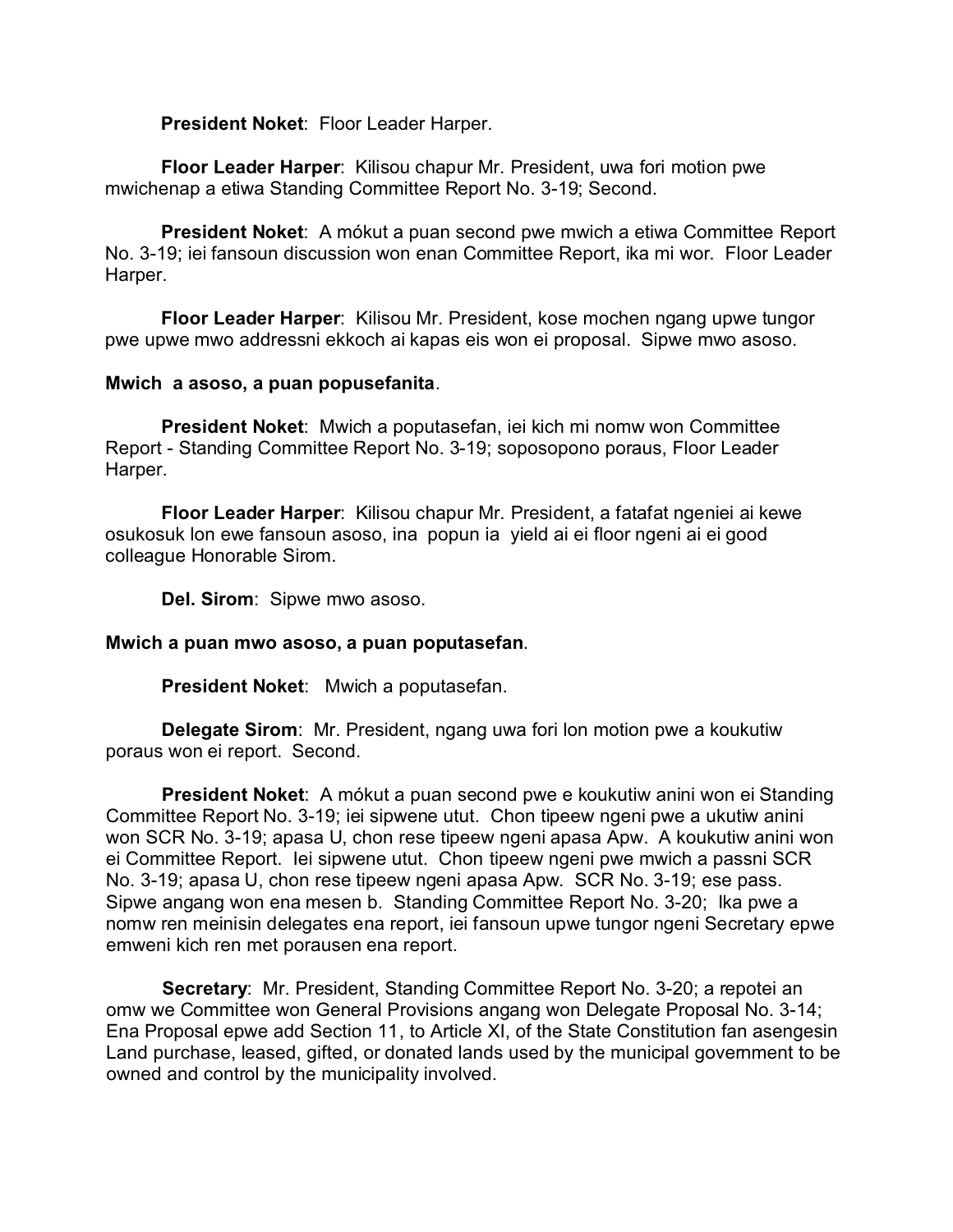**President Noket**: Floor Leader Harper.

**Floor Leader Harper**: Mr. President, uwa fori motion pwe convention a passni Standing Committee Report No. 3-20; Second.

**President Noket**: A mókut a puan second pwe mwichenap a passni Standing Committee Report No. 3-20; iei fansoun poraus won ewe Report. Chairman Rosokow.

**Chairman Rosokow**: Uwa fori motion pwe pokitan ai we municipal akanamon chok won an status, ai luku Municipality meinisin ra okay, rese chiwen osukosukno ren ekkewe fonu, Muun ika offes mi nonomw non. Iei popun uwa fori motion pwe sipwene aturano. Second.

**President Noket**: A mókut a puan second pwe a ukutiw anini iei won ei Committee Report. Iei sipwene vote ika - chon tipeew ngeni pwe a ukutiw anini won ei Committee Report, apasa U, chon rese tipeew apasa Apw. Akoukutiw anini. Iei fansoun sipwene utut won ei Committee Report. Chon tipeew ngeni pwe mwich a etiwa ika passni ei Committee Report, No. 3-20; apasa U, chon rese tipeew ngeni apasa Apw, Committee Report - Standing Committee Report No. 3-20; ese passed. Lon ena Order of Business sia tori Calendar for first reading. Committee Proposals mesen (a), CP No. 3-19; sipwe ngeni ika mut ngeni ewe secretary epwe aleani ngenikich met porausan.

# **FIRST READING OF COMMITTEE PROPOSALS**

**Secretary**: Committee Proposal No. 3-19; to amend section 5, of Article XIII, of the Chuuk State Constitution relating to Municipal Affairs and Powers by rendering that the Power and Functions of the Municipalities with respect to their Local Affairs and Local Governments are superior to statutory law shall be mandated by a 34 vote in the affirmative of all eligible voters in each Municipality.

**Floor Leader Harper**: Kilisou Mr. President. Fan itan ewe ¾ vote, fan itan ei Committee Proposal mi ninilo iwe iei popun usap report lon ei fansoun, ua fori motion pwe ei Committee Proposal No. 3-19; epwele file lon mwichelap.

**President Noket**: A mókut a pwan second pwe ei Committee Proposal ika ei Committee epwe koturuno, chon tipeew ngeni repwe apasa U, chon rese tipeew ngeni repwe apasa Apw. Ewe motion a carry, Committee Proposal No. 3-19; a koturuno, ese pass. Committee Proposal No.3-20; sipwe tungor ngeni secretary epwe amwenikich won.

**Secretary**: Mr. President Committee Proposal No. 3-20; to amend Article XI, of the Chuuk State Constitution by adding a new section relating to the State's purchased land, purchased leased, gifted, or donated lands used by the Municipal Governments.

**Floor Leader Harper**: Kilisou chapur Mr. President. Ai weweiti pwe ewe Committee Report fan itan ei Proposal mi pwan ninilo, iei popun lon ei fansoun are usap pwal mwan, fiti kechiuen lon letipei, ia fori motion pwe mwich epwele pwal nielo ewe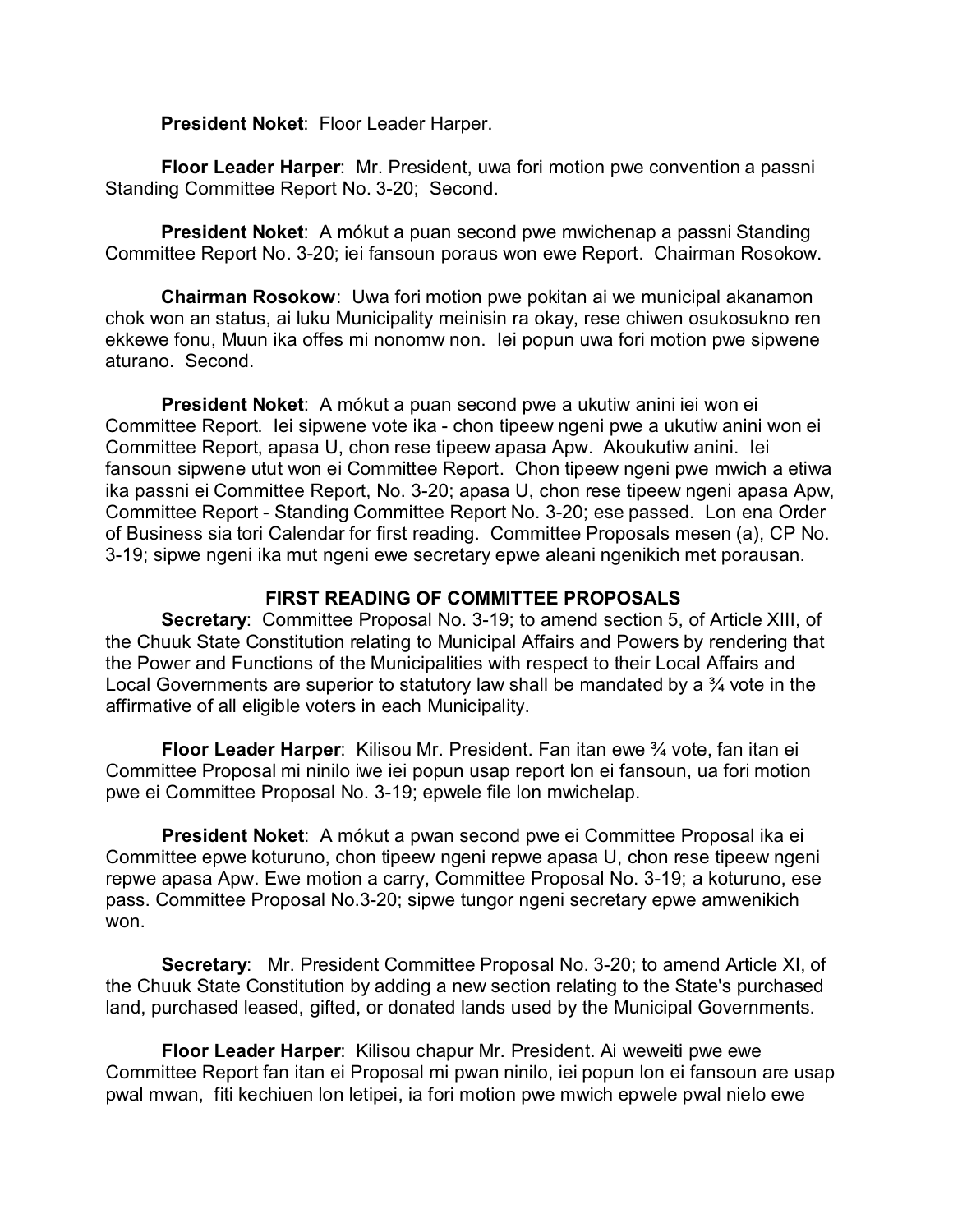Committee Proposal 3-20; second.

 **President Noket**: A mókut a pwan second pwe mwich epwene pwan nieno Committee Proposal No. 3-20; sia pwan nieno an we Committee Reprot. Chon tipeew ngeni ewe motion, apasa U, chon rese tipeew apasa Apw. A ninino ewe Committee Proposal No. 3-20. Mwich epwe mo asoso.

## **Mwich a asoso, mwich a niwin sefan.**

**President Noket**: Mwich a niwinsefan. Sia nom - sia nom won Item 9. Iei sia nonom non plenary, second reading, a wes seni ekkena Proposals CP No. 3-04; me CP 3-18; a wes an COW angang won, a was report. Iwe a chok pending action an ewe plenary - won second reading epwene angang won. An epwe fatetateoch ew me ew ekkena proposal sipwe tungor ngeni secretary epwe aneani ngeni kich. Ena Committee Proposal No. 3-04; CD1, an mwich repwe wewengeni met porousan ena Proposal, me mwan an mwichenap epwe discuss won.

## **SECOND READING OF COMMITTEE PROPOSALS - PLENARY**

**Secretary**: Mr. President, Committee Proposal No. 3-04; CD1, Committee Proposal amending Section 5,7 and 9 of Article VII, of the Chuuk State Constitution relating to the number and composition of justices on appeal; establishment of an roster of justices to hear cases at the Trial and Appellate Divisions of the State Supreme Court in the case of conflict of interest or disqualifications; and qualifications of justices of the Chuuk State Supreme Court.

# **President Noket**: Mi fat.

**Floor Leader Harper**: Kilisou chapur ngonuk Mr. President, ia fori motion pwe convention a etiwa CP No. 3-04; CD1 won aruwan alea. Second.

**President Noket**: A mokut a pwan second pwe mwich a etiwa Committee Proposal No. 3-04; won aruwan anea. Delegate Keiuo William.

**Delegate K. William**: Ewer, kinisou chapur Mr. President, tipei chok nge ewe Chairman won ewe Committee of the Whole epwene aporausa met porausen ach we Committee of the Whole, iwe sia adopt-ni ewe report. Nge sisap woanong pwe sipwe nge ita sipwe fen adoptni ewe angang won ewe Committee of the Whole - ewe COW.

**President Noket**: Usun ai chechemeni pwe a fen wes report won ekkena. An ewe Committee of the Whole report, iei sia angangeno won ekkewe Committee Proposal won Aruuen anea. Soposopono poraus. Floor Leader Harper.

**Floor Leader Harper**: Kinisou Mr. President uwa fori motion pwe ewe rule e requireni written amendment epwe mwo puan suspended lon ei fansoun. Second.

**President Noket**: A mókut a puan second pwe ewe rule e requireni written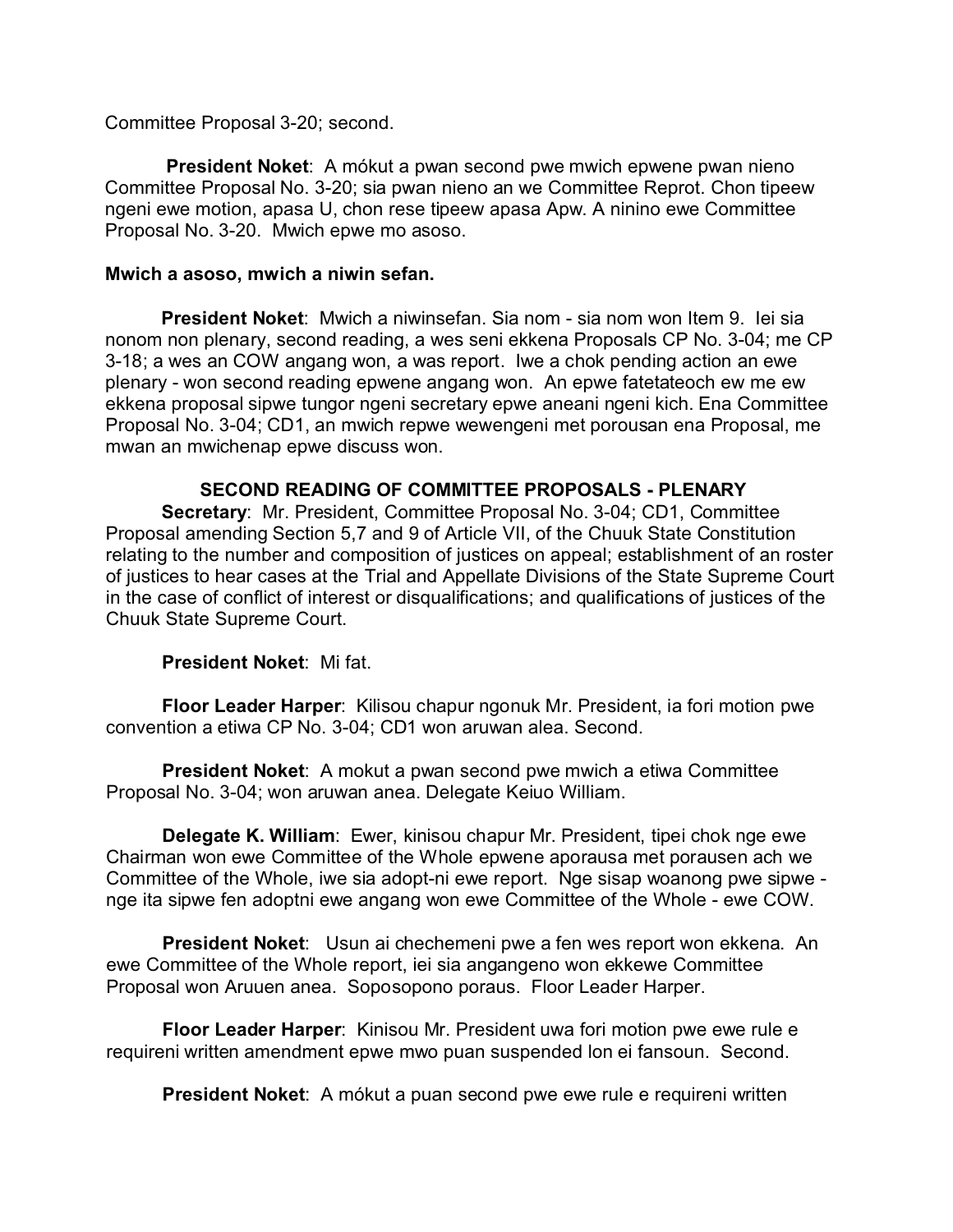amendment epwe mwo suspended ren an epwe wor oral amendment. Floor Leader Harper, met omw na amendment?

**Floor Leader Harper**: A ketiw ewe motionun suspension?

**President Noket**: Chon tipeew ngeni ewe motion apasa U, chon rese tipeew ngeni apasa Apw. A katiw ewe motion. Met omw na amendment?

**Floor Leader Harper**: Ewer, Mr. President, won ena aruuen page, 2nd page, line 4, ekkena fos mi stricken out "An Municipal Courts" epwe reinstated, I so moved. Mr. President. Second.

**President Noket**: A mokut a puan second pwe ena - ekkena kapas line 4 won na 2nd page, lon ena proposal ena An Municipal Courts, epwe katau seni ena amendment. Ena report epwe niwinsefaniti chok met mi nom non ewe Constitution iei. Poraus won ewe amendment. Delegate K. William.

**Delegate K. William**: Ewer, kinisou chapur Mr. President. Ita usap ii poraus won ewe amendment a katonong seni Floor Leader Harper. Upwe mwo yield sefan ngeni pun mi sakono ai en - ita upwe kapas eis chok won en eu, nge ese wewe ngeni an ewe proposed amendment. Ina pwata upwe eniwinisefani ngeni.

**President Noket**: En mi tongeni kapas eis won ena mi related ngeni ena amendment - kapas ais ngeni omw na.

**Delegate K. William**: Iwe kinisou chapur, Mr. President, won section 7, ina sia tonau Senate sia wanong Legislature. Ifa usun omw kopwe era Legislature nge iei sifen rejectni ena eu House. Ina ewin ai kapas eis mi auchea, ami oupwe amend-ni en mettoch based won ami mi wenewenen sinei pwe epwe pass ewe Legislature? Ina chok ai na kapas eis, pwe mi tongeni effectni en proposal.

**President Noket**: Mi auchea ena kapas eis sipwe mwo deal ngeni ei amendment akomw. Iwe murin sipwap fen poraus won ena meen mi auchea, pung. Floor Leader **Harper** 

**Floor Leader Harper**: A luku ewe amendment mi very simple me weweoch, ina mine ika esap wor tipengaw uwa aukatiw poraus won. Second.

**President Noket**: A mókut a puan second pwe epwene ukutiw anini won ewe amendment. Chon tipeew ngeni ewe motion apasa U, chon rese tipeew ngeni apasa Apw. A carry ewe motion, ewe amendment an epwe totonuu ewe An Municipal Courts ese ketiw, ika a katiw, omusano. Soposopono poraus won ena Committee Proposal. Eu chok euu minor ena line 4 won chok puan ena second page, ena interior epwe rechok mwanino ekkewe secretary ar makenong interior, nge epwe inferior(f) ena esap interior, eu chok technical thing.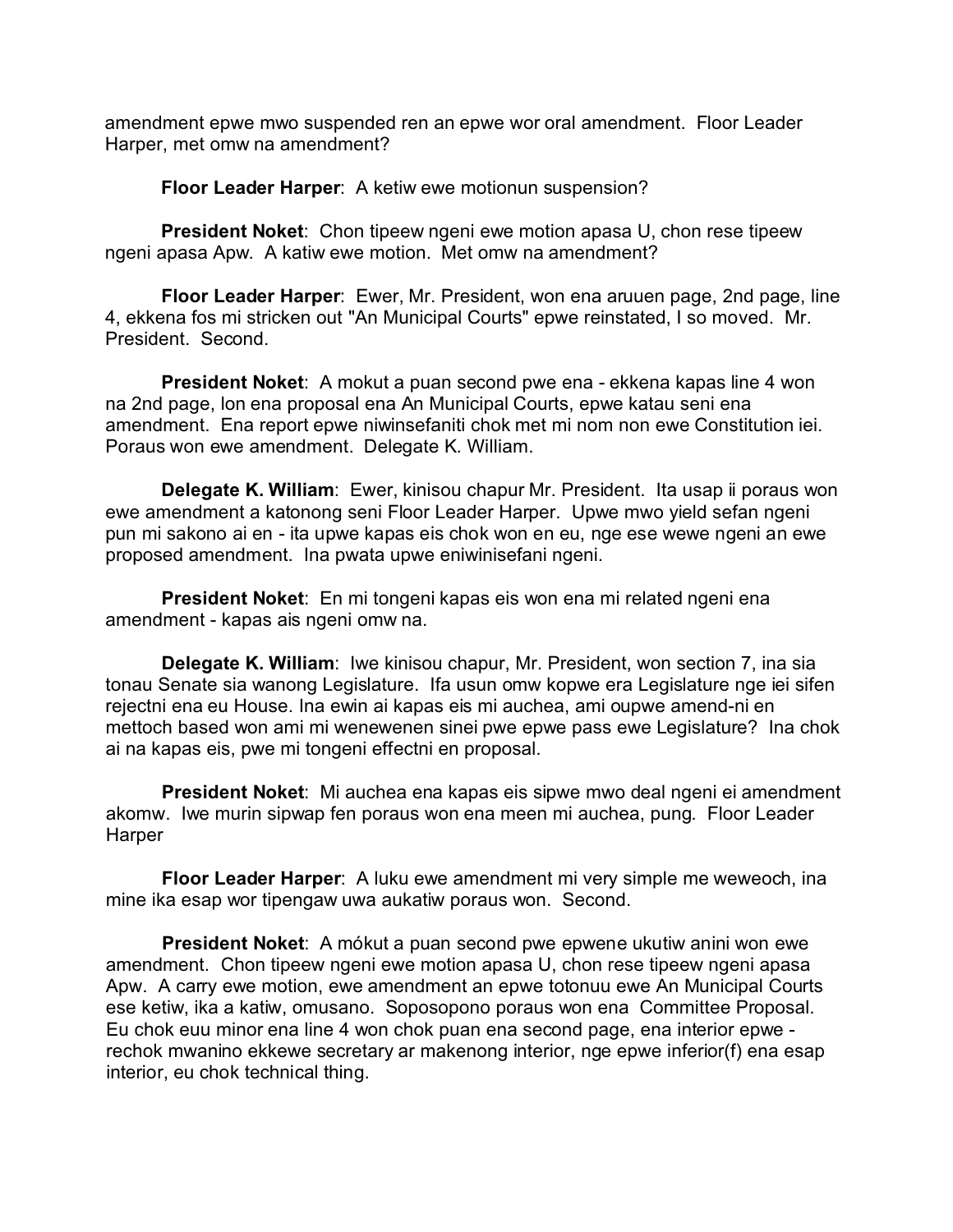### **Delegate K. William**: Kose mochen sipwe asoso.

#### **Mwich a asoso, a puan niwinsefan.**

**President Noket**: Mwich a niwinsefan. Iei kich mi soposopono ne angang won Committee Proposal No. 3-04; a wes ewe amendment, soposopono discussion. Floor Leader Harper.

**Floor Leader Harper**: Kinisou chapur, mi wor eu ai kapas eis, umochen upwe epwe fakkun fatafatoch ponuan an epwe nomw lon record. Ren disqualification ren emon justice, a - ren ena line 29, won ekapasen ena kose mochen sipwe mwo asoso, Mr. President.

#### **Mwich a asoso, a pwan poputasefan.**

**President Noket**: Mwich a popusefanita, Floor Leader.

**Floor Leader Harper**: Mr. President, ai we kapas eis ita upwe ais akawenewen ngeni ena line 29 won ena ititin fos e ura pwe roster of qualified lawyers an epwe pwal receive the same qualification as provided under Section 9, iwe nge ai ei kapas eis umochen epwe wesen fat lon record, are emon ekkei so called ma qualified lawyers are attorney a disbar lon ew fansoun epwe pwal eligible to served on that roster.

**President Noket**: Oune ponueni ena kapas eis.

**Chairman Rosokow**: Ese tongeni.

**Floor Leader Harper**: Mr. President kose mochen upwe ekis pwal afataeochiu, ika mi wor emon sou anuk mi wesewesen full pledge attorney pursuant to ma his education background, are experience whatever. Iwe a nom a disbar a wor list a submit ngeni legislature. Iwe met ii epwe eligible an epwe nom won na list? Oruwan, ika pwe emi fen eligible an epwe nom won ei list pokiten ese mo disbar nge a submit, approved ewe list mi nom itan nge murin a disbar, murin submission of that list and confirmation of that list by legislature, mi pwal chok qualified an epwe served on that roster?

**President Noket**: Mi wor epwe ponueni ena kapas eis?

**Chairman Rosokow**: Ese tongeni an epwe served ika pwe mi disbar. Pwal mo lon ewe aruen question e raise, ese pwal tongeni pwe ma mi disbar.

**President Noket**: Kinisou chapur Chariman Rosokow.

**Floor Leader Harper**: Iwa kilisou chapur Mr. President, ina ai na kapas eis a fat ngeniei.

**President Noket**: Soposopono porous won na proposal.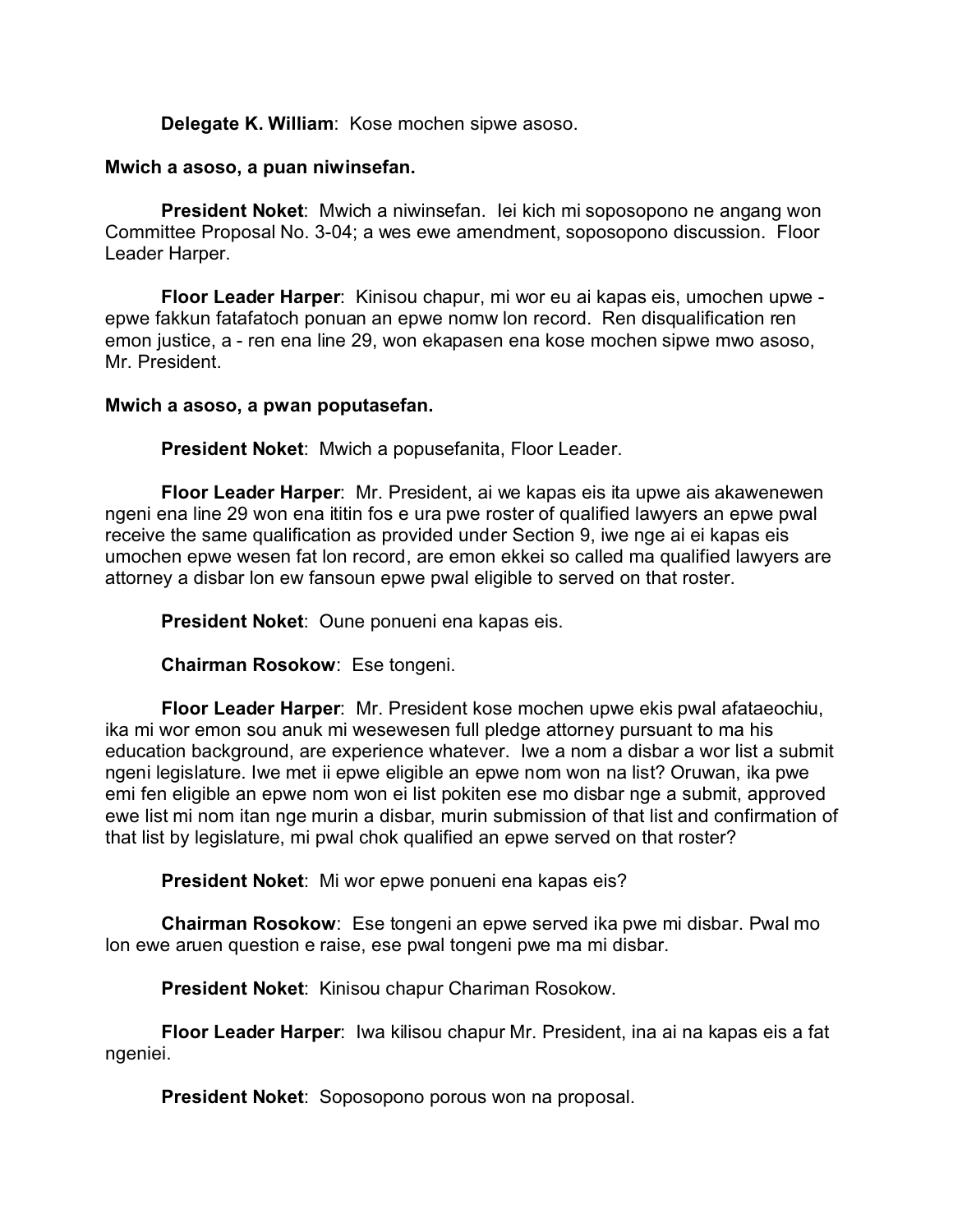**Delegate Keiuo William**: Ewer kinisou chapur President epwe pwan chok niwiniti ewe legislative, ei legislature efet ika iei si era legislature, iwe efet ika a pass ruu house, ese pass me ren aramas pwe a ruu house, iwe epwene ifan nikinikin en legislature, wewen nge both houses repwene approve-ei. Ina wewen ngang u aucheani ena legislature pwe mi wesewesen auchea.

**President Noket**: Delegate Mori.

**Delegate Mori**: Omusano tipis Mr. President, ngang upwe ne mo yield ei floor ngeni Floor Leader Harper pwe a nameno ai we kapas eis.

**President Noket**: Ka yield ngeni Floor Leader?

**Chairman Mori**: Ewer.

**Floor Leader Harper**: Kilisou Mr. President, esap wewen nge ina poluen ewe kapas eis. Nge iei poluan me rei usun met vice president Aten, afen pwarata pwe ika anom Legislature lon nouch ei anapanapen proposal a ma passed iwe ewe unusen legislature epwene confirm-ni ika approved ni met ei ma re called for. Ika ma epwe pwal wor ekkoch requirement ren fita percentage of that legislature in House are Senate epwap pwal wora ekkena ma statutory law epwe ma for nge ren mo iei poluan me rei ewer unusen ewe legislature epwe act.

**Delegate Sirom**: Kilisou chapur eli ua pwal ii molukalo usun porousan ei committee proposal, mi wor ai kapas eis. Ai luku mi pwal eoch an epwe nom lon record, ai ei kapas eis ua moluki ika ekkei qualified lawyers kapas long ekkewe expatriates or local lawyers only ua ekis molukalo porousan ei, ei proposal.

# **President Noket**: Chairman Sitan.

.....

**Chairman Sitan**: Mr. President, ai poluan ewe kapas eis, pokiten mi wor ai we katolong. Pwe ewe Supreme Court ekkewe judges - epwe open up for anybody, ren pwal ai weweiti ei, mi accommodated usun mine met ei epwal ura pwe ekkei roaster pwe epwe pwal follow-ni ewe qualification under Section 9. Wewen pwe ewe mi open ngeni expatriates.

**President Noket**: Ewer en mi chok nom won floor Delegate Sirom.

**Delegate Sirom**: Kilisou chapur Mr. President, upwe afatafata eoch ai kapas eis

**Floor Leader Harper**: Point of privilege Mr. President.

**President Noket**: State your point of privilege.

**Floor Leader Harper**: Delegate William e-nom won floor, u polueni an we kapas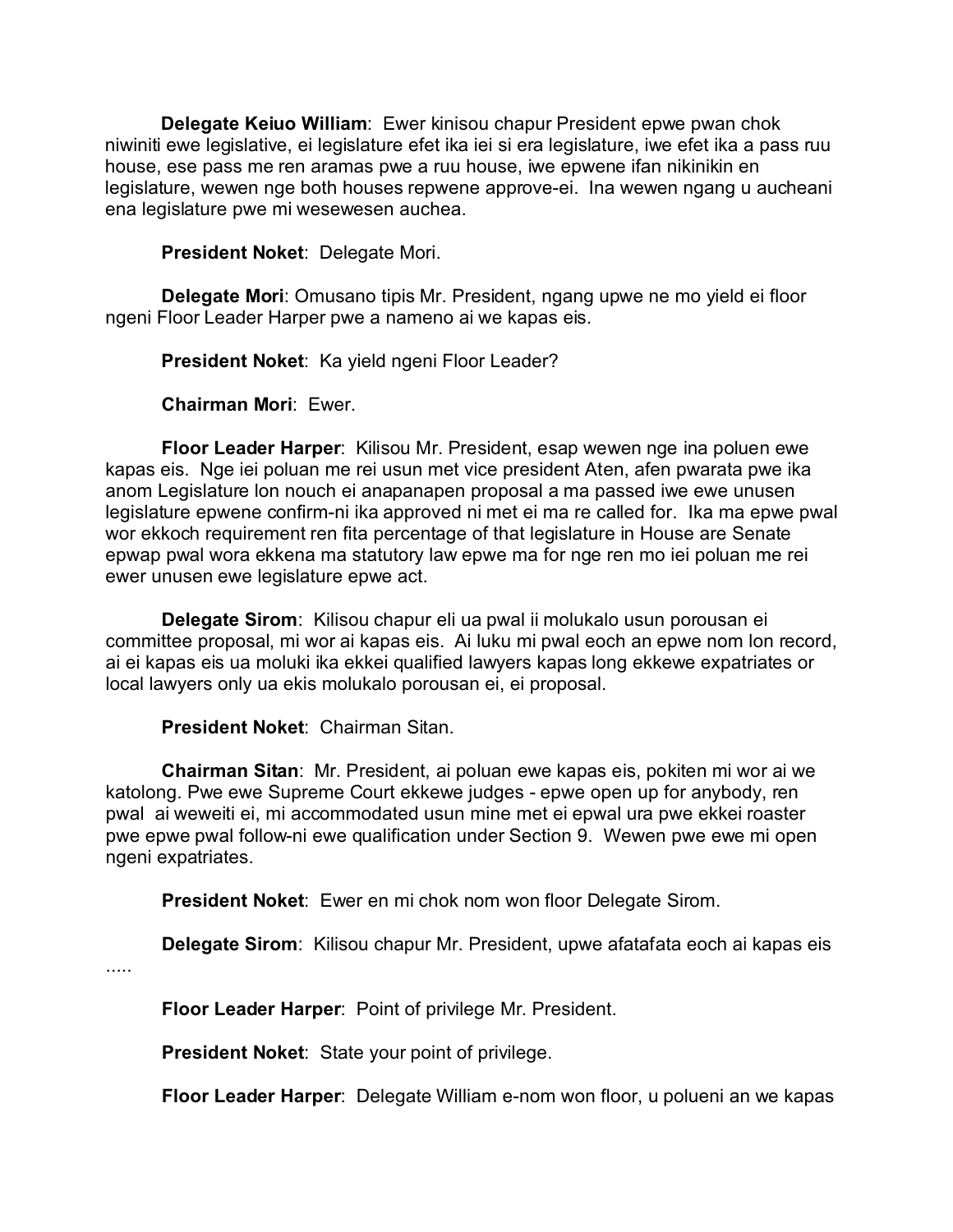eis. Ai luku ke ngeni Delegate Sirom pwe ita epwe pwal alilis, further assist won ewe kapas eis.

**President Noket**: Iwa ina Delegate William.

**Delegate William**: Ewer kinisou chapur President, ngang upwe pwan niwiniti ena ew e-era 'during good behavior' awewe chok ika emon ekan judge mi chomong punuwan iwa met mi good behavior kich mi tongeni impeach-ini emon judge an epwe chomong punuwan. Pwata, nge ma ew bad behavior ena - apw ma ma ai kapas eis ita ma ina ai pwe ien era 'during good behavior', wewen nge ma epwe wesewesen eoch manawan. Iwe ika pwe a chomong punuwan amonei no punuwan we pwan punueni emon, pwan punueni emon, iwe mi chiuen nom non en 'during good behavior'?

**President Noket**: Floor Leader Harper ponueni ena kapas ei, pwe e fit ngonuk om kopwe ponueni.

Floor Leader Harper: Ewer kilisou chapur Mr. Priesident. Pwal ma iei chok poluan me rei sipwe tongeni ura pwe spiritually, iwe ese tongeni ew good behavior. Nge ren professionally iwe ma that I don't know.

**President Noket**: Soposopono porous won ei proposal ika a pwan .....

**Delegate William**: Ai we kapas eis ese mwo ponu Mr. President. Ngang u mochen sinei ika ifan wesewesen anongonongun ach ei era during good behavior nge iei ekkei concern efot ika emon a non fansoun an serve sa era good behavior nge a fen fori ekkei sakkun. Ekkei mi ekis chok tokoseni felony, iwe pwan good behavior?

**President Noket**: Ma ii delegate William ese tongeni wor emon epwe ponueni ena kapas eis, nukum chok ika kopwe fen pwan pusin ponueni. Ika met mefiom pun ua ekieki use sinei ika ion epwe ponueni. Oh, iwe chairman Rosokow ena mi expert won uwa ekieki epwe ponueni ena kapas eis.

**Chairman Rosokow**: Mefiei polygamy ew orienien Chuuk - kich mi fitemon puluwach, nge iei to chok Missionary ra etto ra era pwe epwe emon. Iwe ina popun uwe era pwe ren ena question mi okay.

**Delegate William**: Ewer, ita upwe chok eisini semei nan ika esapw wor achawar ren enan ukukun e ura. Esap wor ar sue-ni enan judge ren fan iten an use enan oreni. Iwe ra demand ewe - ifan we en ma an achawar?

**Chairman Rosokow**: Epwe ma achawar ika e punueni puluen emon. Nge ika epwe punueni Nipich iwe mi okay.

**President Noket**: Chairman Mori.

**Chairman Mori**: Kinisou Mr. President, upwe chok ii ekis aninis ngeni ena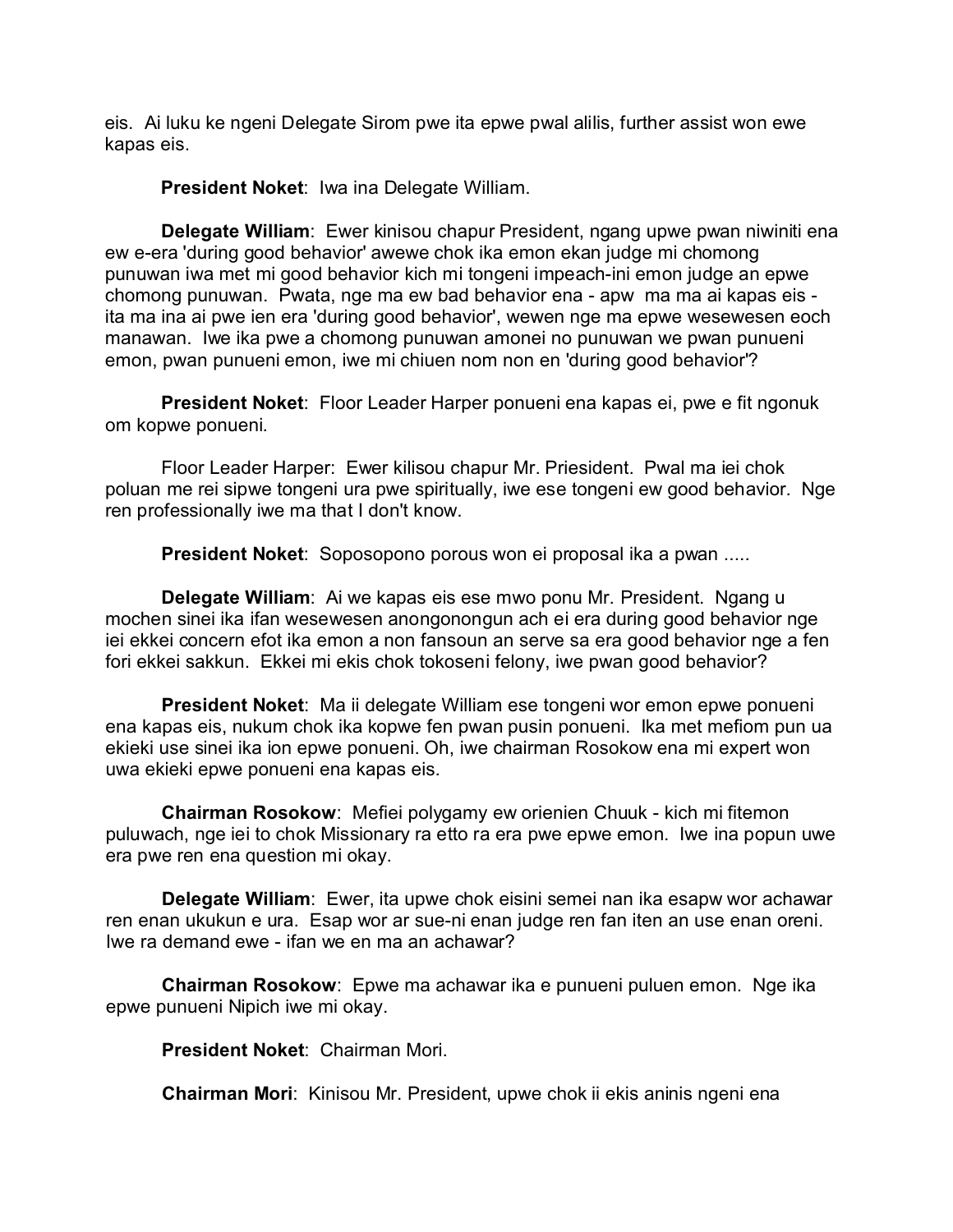concern an Delegate William pun ngang upwan ani osukosukan nge mefiei won enan Section 9, mi wor ekkean qualification an emon epwe serve as Justice ika Chief Justice, ika Associate Justice ren an epwe tongeni wes esap tongeni tipis. Puan ekkoch qualifications epwe prescribe by statutes. Ai luku ma ekkena moral behavior epwe tongeni nom non statutes.

**President Noket**: Mr. William, ngang upwe urenuk pwe ena ka pusin sinei - a pusin nonom remw ponuan pwe mi tongeni puan - ekkoch qualifications mi tongeni puan tonong lon statute. Ika puan pusin ami na Legislature ouwa wanong non ami - ouwa confirmni emon Judge ouwa pusin use those met ouwa ekieki, Legislature. Ika ese chiwen wor, sipwene vote won ei Proposal ren Aruan Alea. Iei sipwene - Chairman Stephen.

Chairman Stephen: Ngang mi pusin nom fan ai osukosuk ren ai ei Committee Proposal. Ren ena Section 5, amendment. E ura pwe pursuant to Section 7, Section 7, iwe e deal ngeni appeal. Nge use sinei ika ma…..

**Floor Leader Harper**: Otufichi osupwang, Mr. President.

**President Noket**: Met omw na osupwang.

**Floor Leader Harper**: Kose mochen Chairman Stephen epwe puan niwiniti metenan e ura puan ekis nouomong, page fitu, line fitu?

**Chairman Stephen**: Poputa won line 10, wewen nge ena first page. Ina ena original proposed amendment. Ese osukosuka ngingin ena section, en e ura pwe "Pursuant to Section 7, pun Section 7, e nóó ngeni ena Justice ika Associate Justices. Chief Justice and Associate Justices, iwe uwe ekis ani osukosuk en ma e ura appointed pursuant to section 7. Ita ai nengeni pwe Section 7, iwe appointment of CJ's and Associate Justices with advise and consent of the Senate ika Legislature. Iwe a puan etiw won ena e ura rosters or qualified lawyers, use sinei ika ma mi workable en system ach ei ach sia nenengeni. Kapach ewe osukosuken non Chuukese, usun iowe a …..

**President Noket**: Kose mochen kopwe ekis nouwomong pwe epwe tolong ekkena poraus non en machine.

**Chairman Stephen**: Kapach ewe osukosuken non chuukese a proposed non ewe Section 9, ewe roster pursuant to Section 7, iwe opening up the Judiciary to expatriate or none Chuukese. Esap ne wor osukosuken ach we Legislature ren ewe roster.

**President Noket**: Osukosuken non, Legislature.

**Chairman Stephen**: Ewer, ren ewe roster ar repwe kefinito me nukun ion epwe choni ewe roster, ika epwe chok Chuukese ewe roster ika. Iwe usun en mi ma forsawni ei osukosuk non ei committee proposal. Sap ren ai defeat-ni the intent of this Committee Proposal ika mi healthy mei workable nge ma mi auchea sipwe nengeniochu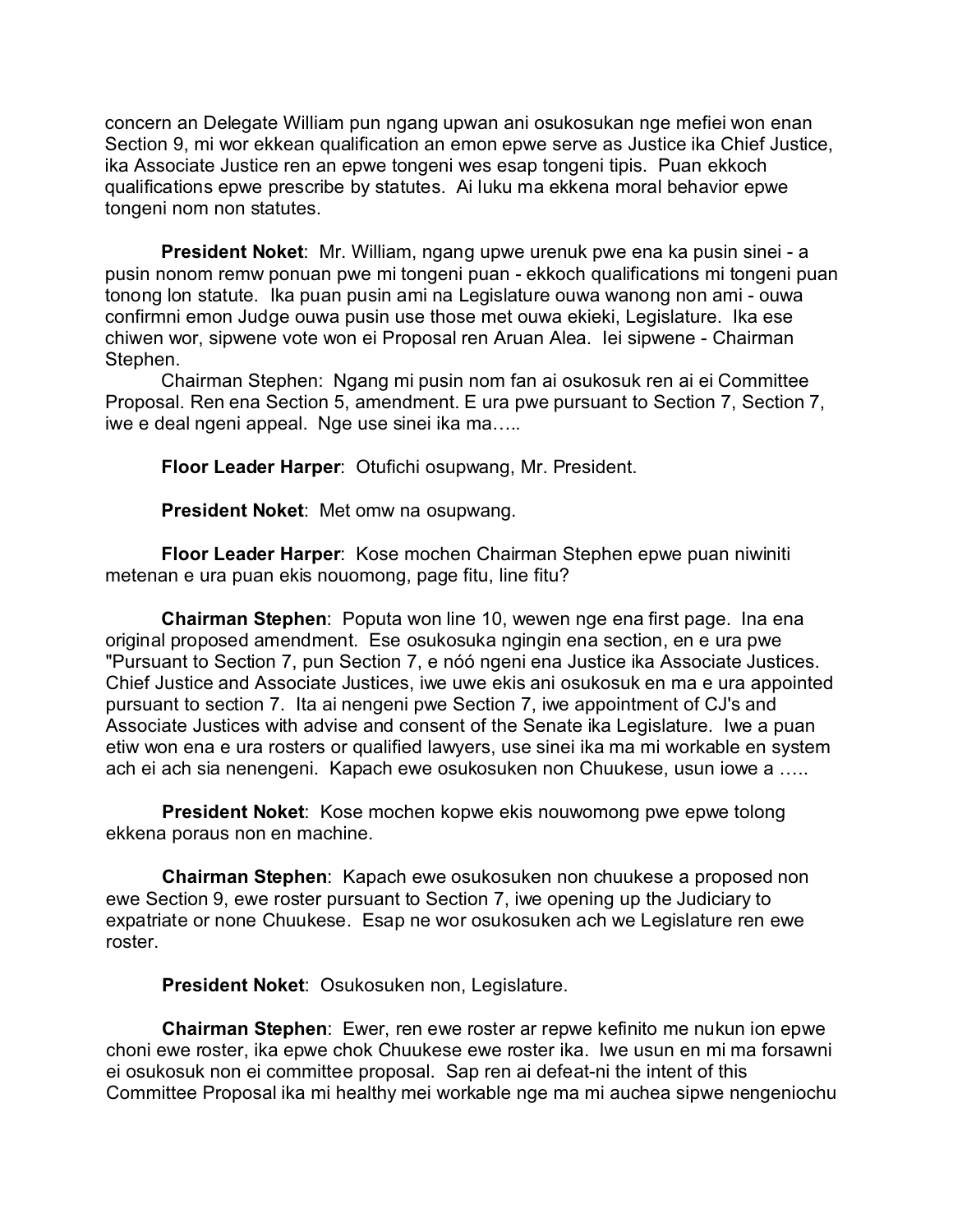ena Committee Proposal. Ngang mi chechemeniochu pwe intentin en roster iwe wesewesen totally Chuukese. Nge ika pwe a sanong, a sa ngeni ewe Section 9, propose amendment by Delegate Sitan, how would they fit, ewe roster. Ina chok ai na concern uchok mochen sipwe fatefengen.

# **President Noket**: Chairman Sitan.

**Chairman Sitan**: Ewer, Mr. President, ngang use kuna ena conflict. Ewe Committee a angang won a combine fengeni this is ma met e come out. Pwe en pursuant to ekkewe section 7, pwe meerei nge ese talk about the CJ are Associate Justice. Echok deal with ewe roster, iwe merei ese wor osukosukan.

# **President Noket**: Chairman Mori.

**Chairman Mori**: Kinisou Mr. President. Ai nuku enan concern ren nei we Chairman won ewe GSF Committee, e watta osukosukan ren ewe roster. Echok limited roster of qualified lawyers repwe nomw, repwe tongeni serve as temporary judges. Repwe chok re Chuuk, enan concern inan pun en amendment ien ese ura nge epwe pinei ReChuuk, e open up ekkena reekis. Metena e fori enan roster of temporary judges - lawyers - qualified lawyers. Wewen nge ena efen limit-ini ei Section iei. Pun ekkei chon ei kukutiw non en - non ekkan seni line 10 etiw tori won 11 epwe ne fen limit ngeni chok Rechuuk. Ika pwe epwe prevail ewe roster of temporary judges, roster of qualified lawyers. Ar repwe temporary judges, ika pwe ina ewe intent pwe repwe chok rechuk meinisin iwe ekkei mettoch meinisin non ei repwe ne puan Rechuuk chok ika pwe ina ai weweiti.

# **President Noket**: Sipwe ekis asoso.

# **Mwich a asoso, a puan poputasefan**.

**President Noket**: Mwich a puan poputa. Soposopono mwich won ena Proposal 3-04; CD1 ika ese chiwen wor sipwene vote won. Iwe porausen ach vote epwe iei usun, sipwe itan we - roll call. Ukukun chon - epwe tongeni pass ei proposal epwe 10. Iwe ekkewe rese tipeew ngeni repwe ura Apw, ika fanafanano, ika abstain wewen nge rese tipeew ngeni. U, wewen nge ir mi tipeew ngeni, abstain ika fanafanono, rese tipeew ngeni, me puan no. An epwe pass epwe 10. Iei fansoun upwe tungor ngeni Secretary an epwe koko it.

Secretary:

| Delegate Mori,    |   | U |
|-------------------|---|---|
| Delegate Raymond, |   | U |
| Delegate Rosokow, | H |   |
| Delegate Sirom,   |   |   |
| Delegate Sitan,   |   |   |
| Delegate Stephen, |   |   |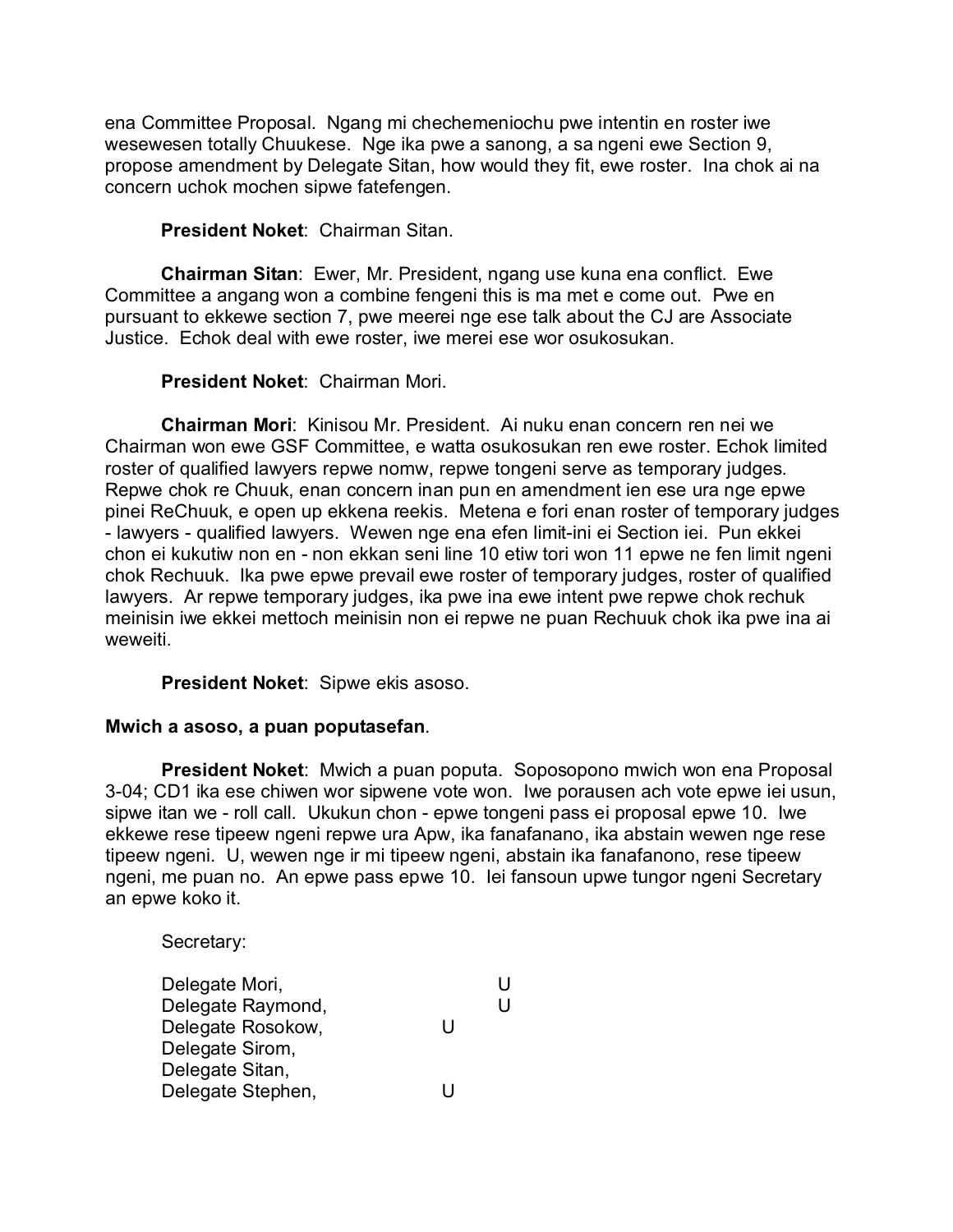Delegate William,K, Floor Leader Harper, Chienei kei re oop, upwe puan oop.

Vice President Aten, U President Noket. **U** 

2nd Call:

Delegate Sirom, North U Delegate Sitan U Delegate William, K, Wóó

Mr. President pungun utut won Committee Proposal No. 3-04; CD1…..

**Delegate Sirom**: Point of Order.

**President Noket**: State your order.

**Delegate Sirom**: Ai luku ese mwo angei an second vote.

**President Noket**: Kopwe aniwini kopwe chok era U.

Secretary:

Floor Leader Harper, Fan iten ma chienei kewe ra pwa won U, uwa pual ma pwa won U.

**Secretary**: Mr. President, pungun utut won Committee Proposal No. 3-04; CD1, chon apasa U, 10, chon apasa Apw, ese wor. 4 remi absent.

**President Noket**: Pungun ututu won ewe Committee Proposal No. 3-04; CD1; a passed won Oruan Anea. Iei sipwene angang won Committee Proposal No. 3-18; non puan Oruan Anea. Sipwe tungor ngeni Secretary epwe puan emweni kich ren ena Proposal.

**Secretary**: Mr. President, Committee Proposal 3-18; amending Section 5, of Article X, of the Chuuk State Constitution by authorizing private school to received governmental financial assistance. Floor Leader Harper.

**Floor Leader Harper**: Uwa fori motion pwe Convention a puan passini CP No. 3-18; won Oruan Alea. Second.

**President Noket**: A mókut a puan second pwe Convention a passni Committee Proposal No. 3-18; non Oruan Anea. Iei fansoun discussion won ena proposal. Chairman - Delegate William,K.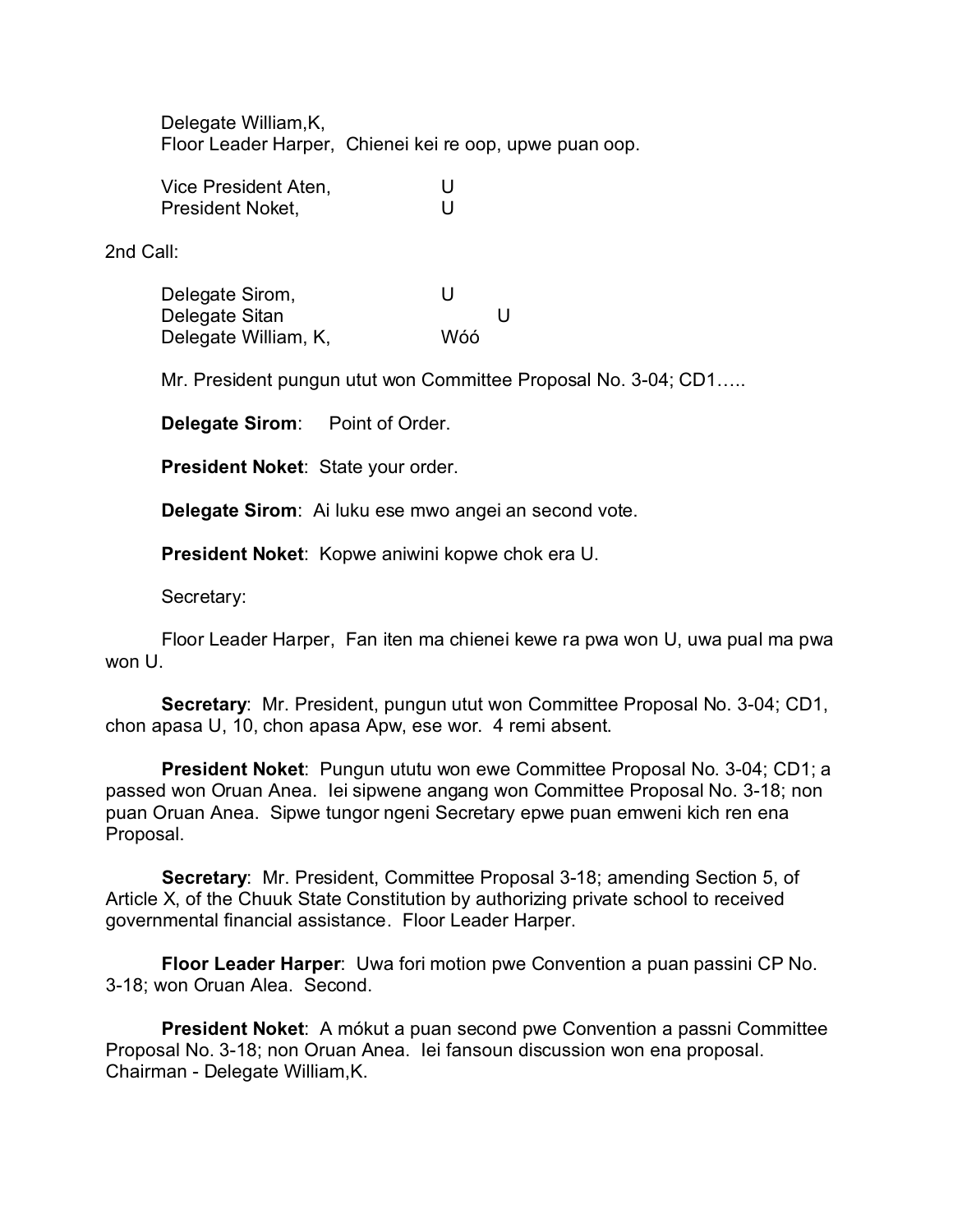**Delegate William**: Omusano Mr. President, tipei chok nge sipwe akomw vote won iwe sipwap angangeno won …..

**President Noket**: Mi pung, chon tipeew ngeni pwe Mwich epwene angangeno won ei Delegate Proposal, apasa U, chon rese tipeew apasa Apw. Omusano, a pass ika mi wor discussion won iei fansoun. Asoso mwo.

## **Mwich a asoso, a puan popusefanita**.

**President Noket**: Simi chiwen ekis confused ren pusin ami delegate. Iwe sipwe discuss - epwe wor discussion won ei proposal, iei fansoun.

**Floor Leader Harper**: Mr. President, pokiten ese nomw rei copyn ena committee proposal, u mochen epwe puan afatafat ngeniei pwe epwe puan fat lon record me mwen ai upwe castni ai vote won 2nd reading. Metewe auchean ewe ekkewesiwin ngeni ena wokisin me non nouch we Constitution.

## **Presdient Noket**: Chairman Mori.

Secretary:

 $\overline{U}$ 

**Chairman Mori**: Ena amendment non ena Section 5, Article X, e tonauu parochial ngeni non public iwe ekkewe assistance seni Muun non ewe original wording e ura pwe "for non religious purposes" nge iei mi puan deleted. Change echok siwini parochial school ngeni non public schools.

**President Noket**: Floor Leader Harper, mi chok nom won floor iei. Chairman Stephen.

**Chairman Stephen**: Kinisou President, ngang mi chemeni pwe ewe proponent won en non public school proposal a withdrawni. Iwe ina wewen esap chiwen en proposed amendment non public school. Pwe Delegate Nifon mi withdraw-ni non ewe Committee of the Whole. A chok nomw ena non Religious purposes ena sipwe mina won. Kinisou chapur.

**President Noket**: Metena, ewe parochial - iei sia puan nom won ena 2nd reading, CP No. 3-18; ika ese chiwen wor ach poraus won sipwene utut. Epwe puan roll call puan ewe chok. Secretary kopwe ne puan koko it.

Delegate Mori, North Wales and U Delegate Raymond, Delegate Rosokow, U Delegate Sirom, fan itan ach we sukun mi run by Apostolic, Delegate Sitan , Delegate Stephen, U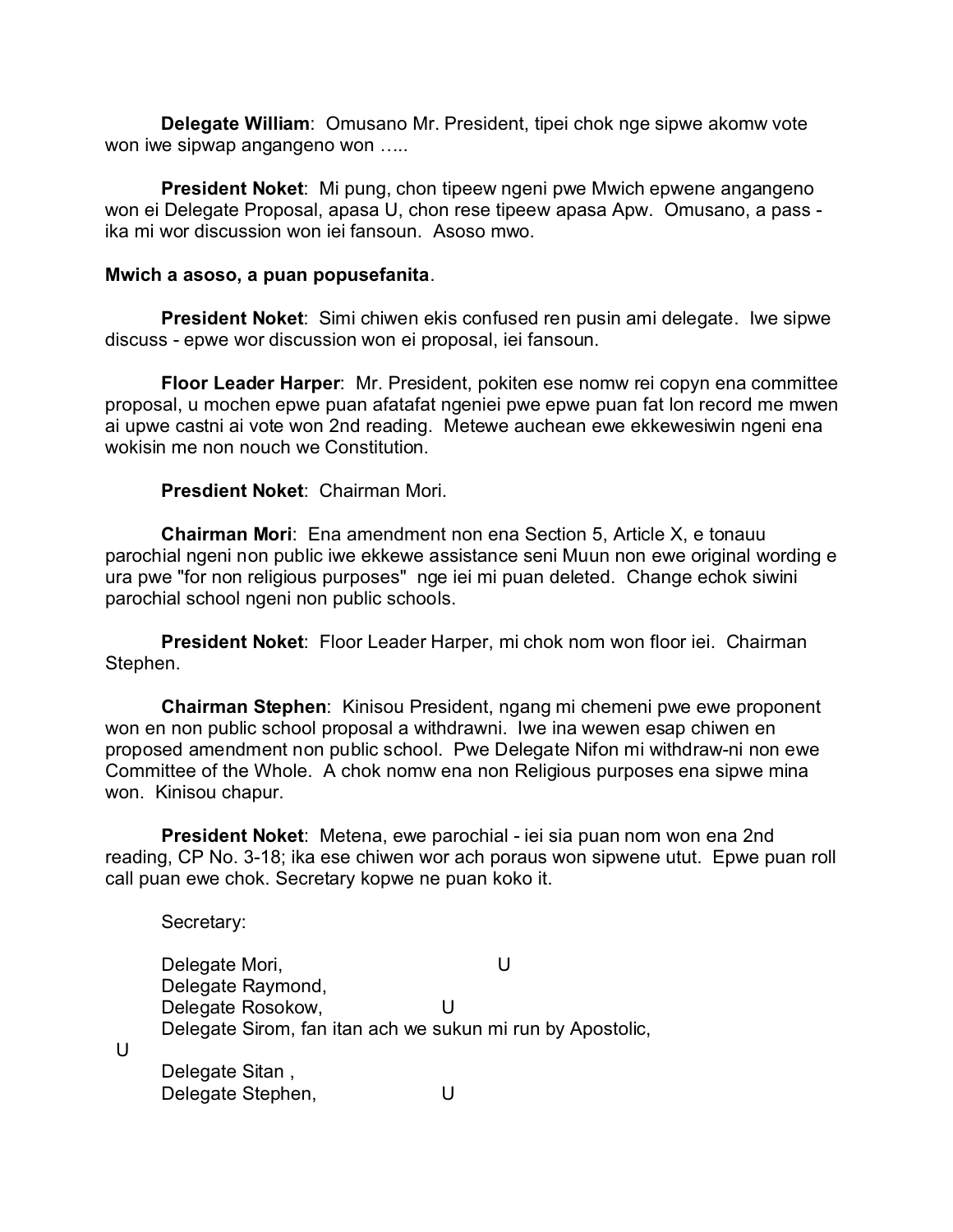Delegate William, K, Floor Leader Harper, since I am a fruit of a parochial school, Yes Vice President Aten, President Noket. U

2nd Call:

Delegate Sitan, are pwe Ron Susek esap pwapwa iwe U. Delegate William, K,: Wóó Vice President Aten, Apw Delegate Raymond U

Mr. President, pungun utut won Committee Proposal No. 3-18, chon vote Yes - 8, chon Vote - No, 1, emon abstain, 4 absent.

**President Noket**: Proposal No. 3-18; ese pass Oruan anea.

**Floor Leader Harper**: Mr. President.

**President Noket**: Floor Leader Harper.

**Floor Leader Harper**: Kinisou chapur Mr. President, uwa fori motion ika pwe usap out of order lon ei fansoun pwe ewe Committee Proposal No. Epwap stated meren Chairman Sitan epwene mwo place won agenta ren ikenai won Item No. 9, as item 3. Under ena Committee of the Whole, ena proposal fan iten ewe Revenue sharing are metawe. Sipwe mwo asoso.

### **Mwich a asoso, a puan niwinsefan**.

**President Noket**: Iei kich mi nomw won ewe Proposal a withdraw seni committee.

**Floor Leader Harper**: Mr. President.

**President Noket**: Floor Leader Harper.

**Floor Leader Harper**: Kinisou Mr. President ika pwe usap out of order, upwene mwo fori motion pwe convention epwe mwo mwetetiw won item 14, Second.

# **MISCELLANEOUS BUSINESS**

**President Noket**: Sipwe mwetetiw won 14, Miscellaneous. A mókut a puan second pwe mwich epwe mwetetiw won ena miscellaneous business, item 14, lon nouch na Order of Business. Chon tipeew ngeni apasa U, chon rese tipeew ngeni apasa Apw. Carry ewe motion. Floor Leader Harper.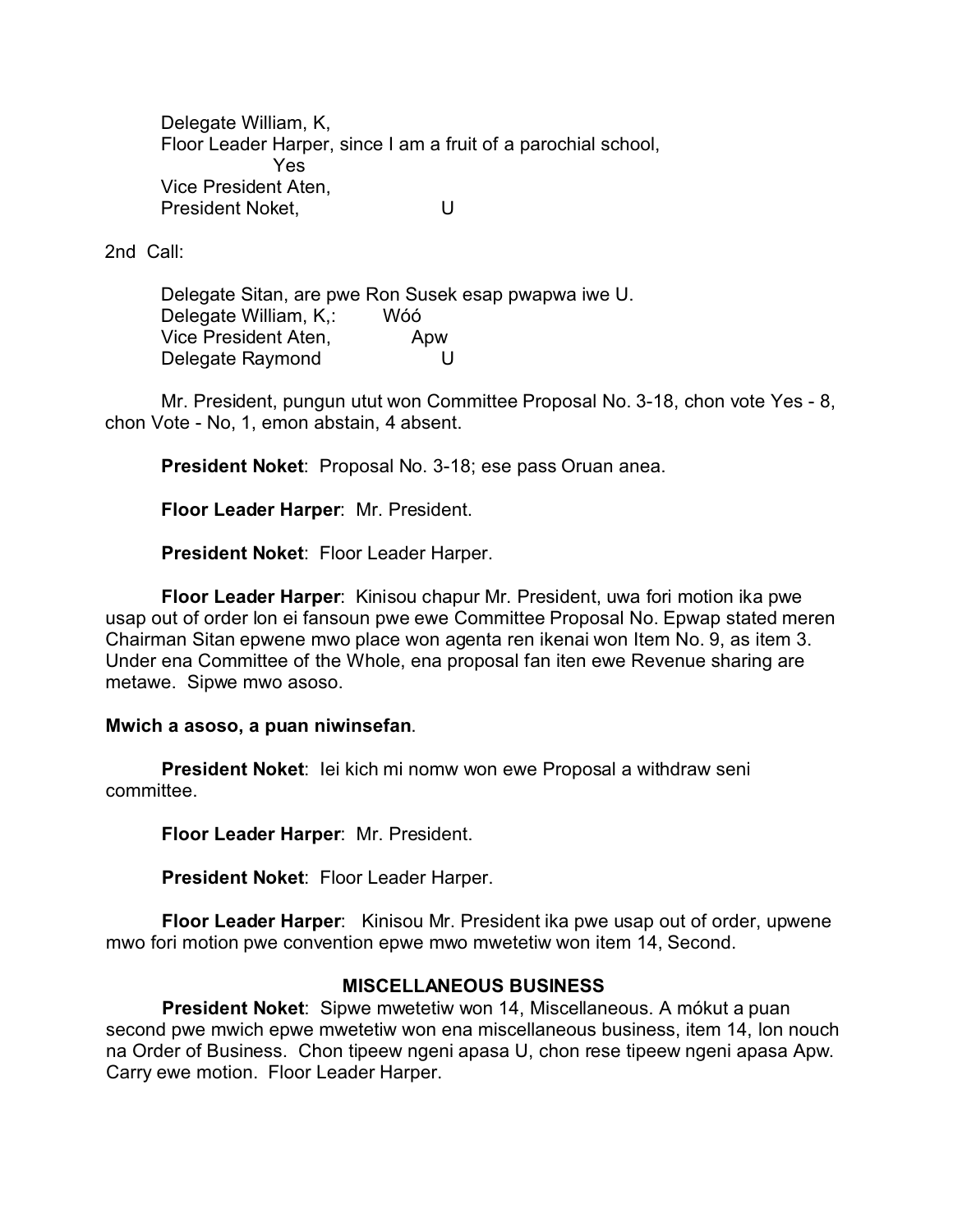**Floor Leader Harper**: Kinisou Mr. President uwa puan fori motion non ei fansoun pwe ewe CP No. 3-07; epwe withdraw seni table nge epwe place won agenda ren next meeting day, on item No. 8; First Reading of Committee Proposal. Second.

**President Noket**: A mókut a puan second pwe Proposal No. 3-07; CD1 epwe withdraw seni table epwe place won agendan ikenai won order of business item 8 - next meeting day. Epwe place won First Reading for next meeting day. A mokut a puan second pwe epwe ne ina. A withdraw ewe proposal seni chepen, chon tipeew ngeni ewe motion, apasa U, chon rese tipeew ngeni apasa Apw. A carry ewe motion. CP No. 3-07; CD1 a place won First Reading on Committee Proposal for the next meeting day.

**Floor Leader Harper**: Uwa puan fori motion lon ei fansoun pwe ekkei Delegate Proposal meinisin epwe withdraw seni meni ekkewe committee re assign ngenir nge mwe mwen ai upwe fori ena motion, upwe mwo puan fori eu motion pwe ewe rule eke requireni, are pwe mi wor non nouch na rule use kon chiwen chechemeni, ren fite fansoun an epwe nonom eu measure ika proposal ren eu committee me mwen an epwe tongeni withdraw, epwe mwo puan suspended non ei fansoun. Second.

**President Noket**: A mókut a puan second pwe ewe rule e requireni an ekkewe proposal a kon nakatatam fansoun an epwe nonom esap withdraw epwe suspended, a puan second. Chon tipeew ngeni apasa U, chon rese tipeew ngeni apasa Apw. A carry ewe motion.

**Floor Leader Harper**: Ewer, kinisou Mr. President, uwa foori motion pwe ekkei Delegate proposal epwe withdraw seni Committee. Ikkei nampan: 3-01; 3-54; 3-87; 3-88; 3-89; 3-90; 3-91. I so moved Mr. President. Second.

**President Noket**: A mókut a puan second pwe ekkewe Committee Proposals No. 3-01; 3-54; 3-87; 3-88; 3-89; 3-90; 3-01; meinisin repwe withdraw repwe place won Order of Business for the next meeting day. Chon tipeew ngeni ewe motion, apasa U, chon rese tipeew ngeni apasa Apw. A carry ewe motion.

**Vice President Aten**: Kose mochen sipwe mwo asoso.

### **Mwich a asoso, a puan popusefan.**

**President Noket**: Floor Leader Harper.

**Floor Leader Harper**: Ewer, kilisou chapur Mr. President, ita ipwe tungor pwe ewe motion epwe pwal pacheilong delegate proposal No. 3-92; epwe fiti ekkewe repwe withdraw ra place on agenda for next meeting session. Second.

**President Noket**: A mókut a pwan second pwe Committee Proposal No. 3-92; - Committee Proposal ika Delegate Proporal? Delegate Proposal No. 3-92; epwe puan tonong epwe pachengeni ekkewe repwe withdraw iwe ekkei Delegate Proposals, fansoun ar repwene tonong repwe ne winiti Committee Proposal ach sipwene angang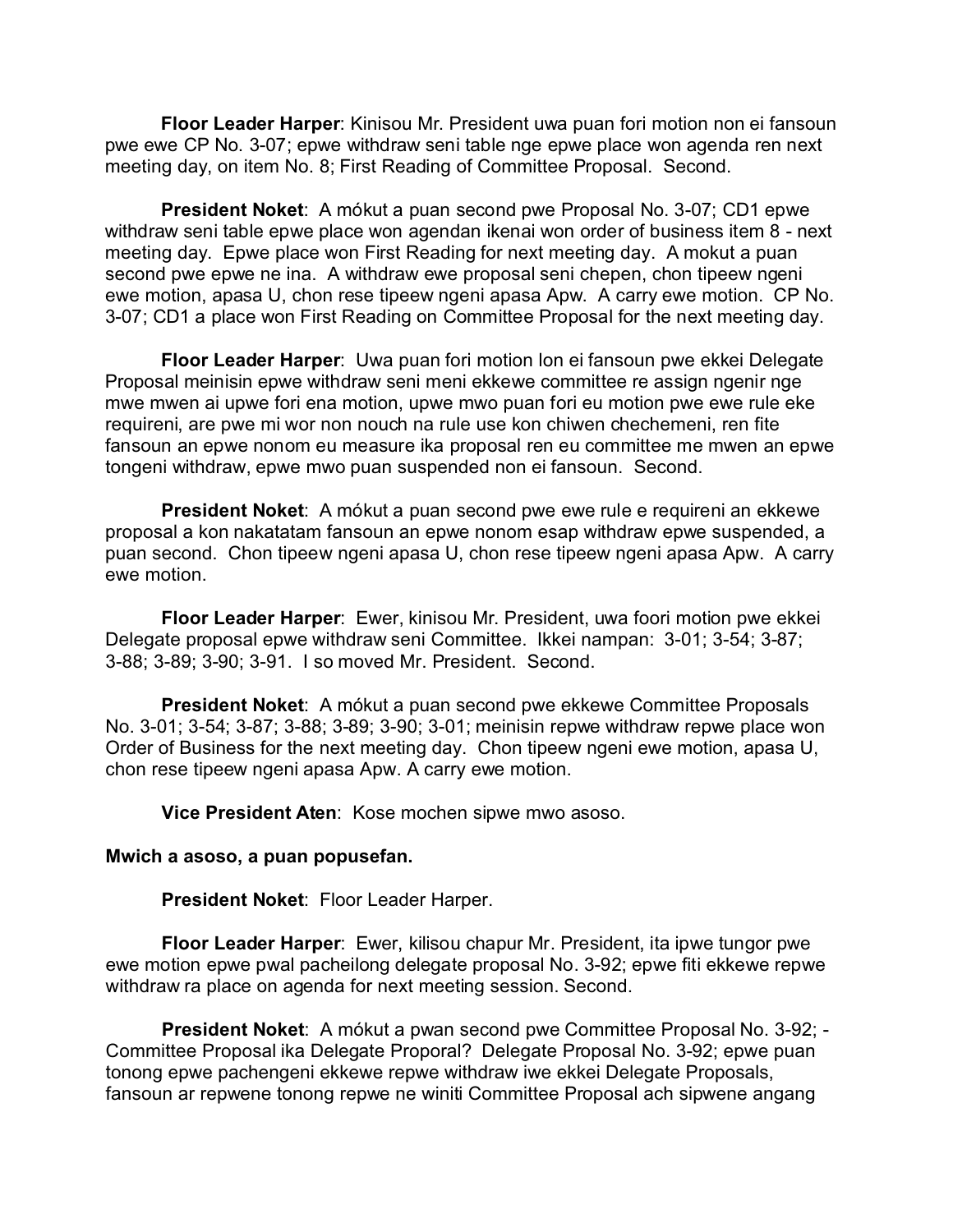won. Puan epwe clear pwe ika e pass - ika a tonong ekkei iwe ekkoch menein ekkei proposals a fen wes angangen COW epwe ne chok tonong won Second Reading. Ekoch mi nomw won First Reading. Vice President Aten.

**Vice President Aten**: Sipwe mwo asoso.

## **Mwich a asoso, mwich a puan popusefanita.**

**President Noket**: Mwich a puan poputa.

**Floor Leader Harper**: Mr. President.

**President Noket**: Floor Leader Harper.

**Floor Leader Harper**: Fiti kechiwen netipei non ei kunok uwa fori motion pwe mwich epwene mwo puan sareno ren ikenai, niwinsefan lon Sarinfan kunok 10:00 nesosor ika pwe mi wor manau me pichokun. Second.

**Chairman Mori**: Otupfichi Osupwang.

**President Noket**: Met omw na osupwang Mino.

**Chairman Mori**: Ita upwe tungor sipwe niwiniti mwo miscellaneous ika Floor Leader Harper, epwe mut ngeniei chok ekis fansoun.

**President Noket**: Sipwe mwo ekis asoso.

### **Mwich a asoso, a puan niwinsefan.**

**President Noket**: Secretary kopwe angei ena proposal. Iwe sipwe ne etiw won miscellaneus business. Iei fansoun Chairman Mori.

**Chairman Mori**: Kinisou chapur Mr. President, fan iten ach we mwichen In me Sam, ren ekkewe children with disabilities, puan fan iten epwe wore u conference an FSM fan iten In me Sam me pusin ekkewe persons with disabilities epwe poputa non Sarinfan kunok 5:00 nekunion ren eu reseption non ewe Ut Kurasa. I have been task ai upwe inviteei delegates meinisin ar repwe nonom rech, epwe wor brief ceremony, iwe puan ewe reception epwe followed. Fan akasengesin the following week puan chok non ei maram August epwe puan fis nge eu awarness fan iten nouch kewe semirit with disabilities. Soposoponon non Sarinfan epwe poputa ena Parent consumer conference fan iten ekkewe disabilities - persons with disabilities epwe poputa lon ewe Cafteria Chuuk High tori non Aruu. Iwe ach anean nge delegates epwe wor ar fansoun ika repwe tongeni fiti ach na opening reception ren dinner, non Monday tori puan ekkena ruu ran ena Conference epwe fis non ach we Cafeteria Chuuk High. Sia aneanei nge oupwe wareto pwe oupwe kuna an nouch kewe with disabilities me parents concern ach sipwe puan tongeni ekieki met epwe tongeni tonong non nouch ei Chunap fan iter. Kinisou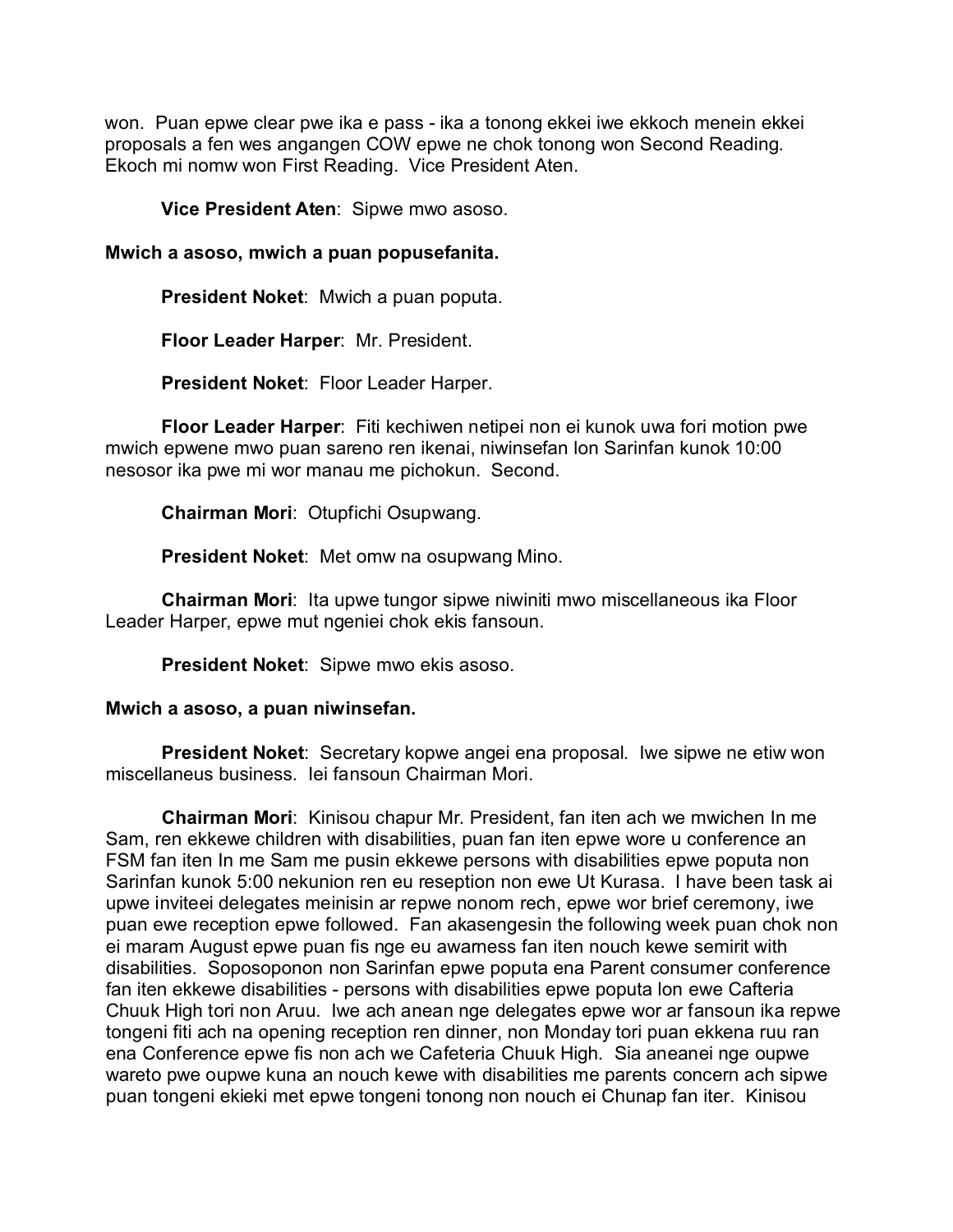chapur Mr. President, puan kinisou ngonuk Floor Leader, omw ngeni kich ei opportunity omw withdrawni omw kewe motions. Kinisou.

**Floor Leader Harper**: Mr. President.

**President Noket**: Floor Leader Harper.

**Floor Leader Harper**: Kinisou Mr. President, ita ii upwe chok kapas eis ngeni Chairman Mori, ika ekkena participats ren ena conference seni unusen FSM ika Chuuk chok, ika unusen Micronesia.

**Chairman Mori**: Mi wor seni unusen FSM, iwe mi wor invitations mi no ngeni Marshall me Palau. Consultants mi puan wor invitation ngeni - seni ewe United States of America.

**President Noket**: Ese puan wor an emon Miscallenause Vice President Aten.

**Vice President Aten**: Kinisou, fan iten ai nuku ewe Committee won ewe General Provision ekon osukosuk non ei fansoun, iwe ai nuku resamwo tori ai we Delegate Proposal won ewe Code of Ethics. Iwe ina popun uwa wanong non motion pwe epwe tonong non next meeting. Second.

**President Noket**: Meni proposal ena.

**Floor Leader Harper**: Sipwe mwo asoso.

### **Mwich a asoso, mwich a poputasefan.**

**President Noket**: Mi wor ewe motion an epwe withdraw seni Committee ewe Proposal, won Code of ethics epwe place won Order of Business next meeting day. A puan second. Chon tipeew ngeni ewe motion apasa U, chon rese tipeew ngeni repwe apasa Apw, a carry ewe motion. Ena Proposal secretary epwe kuta nampan iwe a placed on First Reading on Monday, nge epwe ne winiti Committee Proposal.

**Floor Leader Harper**: Mr. President.

**President Noket**: Floor Leader Harper.

**Floor Leader Harper**: Ika ese chiwen wor misscellaneus business uwa fori motion pwe mwich epwene mwo sareno ren ikenai, niwinsefan ren kunok 10:00 non Sarinfan.

**Presdient Noket**: A mókut a puan second pwe mwich a mwo sareno ren ikenai, niwin sefan kunok 10:00 non Sarinfan. Chon tipeew ngeni ewe motion apasa U, chon rese tipeew ngeni apasa Apw. Mwen ai upwe announceni ika a pass ewe motion, an Northern Namoneas amongo. Iwe upwe tungor ngeni Northern Namoneas epwe